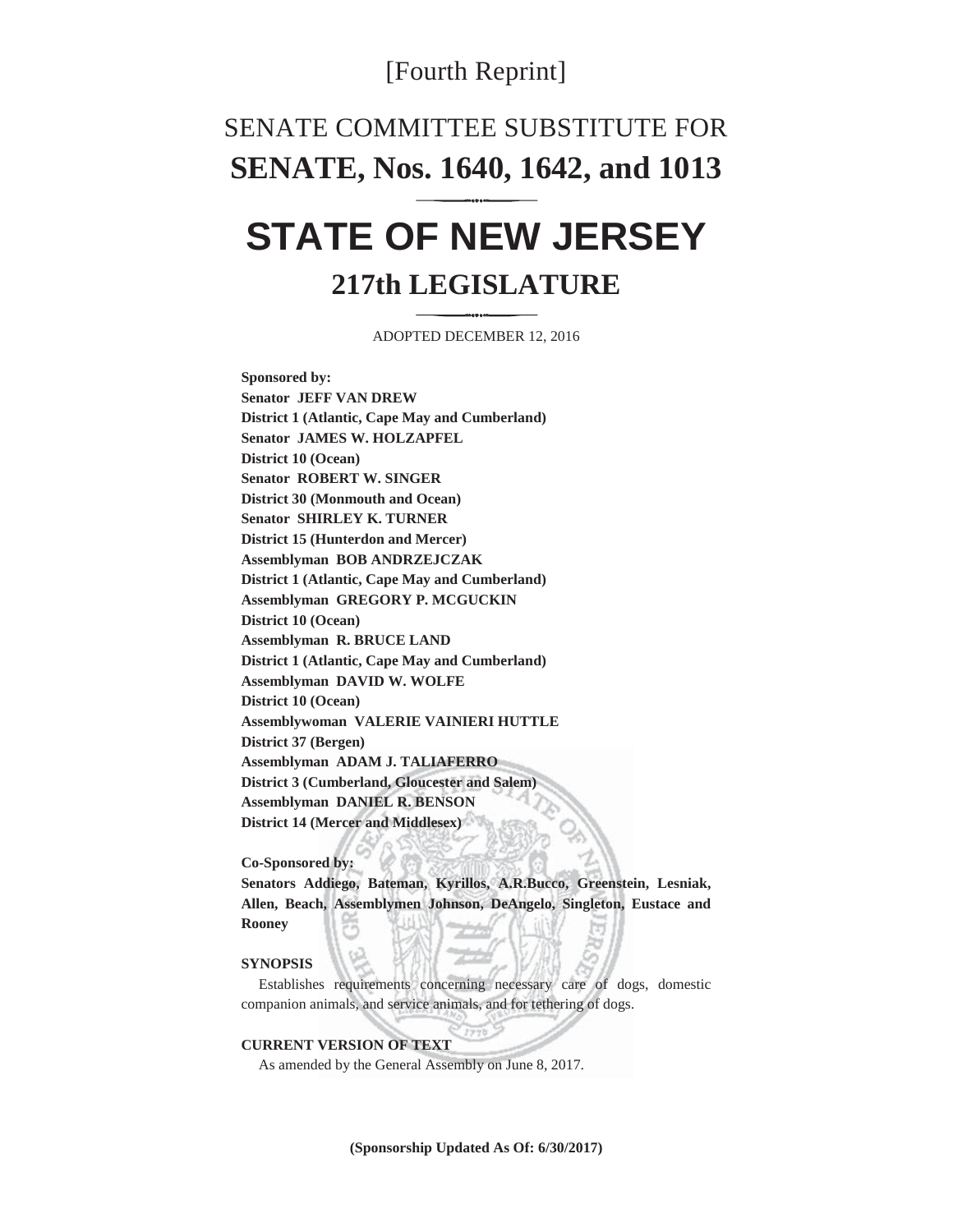$\mathcal{D}$ 

1 **AN ACT** concerning the necessary care and tethering of certain 2 animals, and supplementing Title 4 of the Revised Statutes, and 3 amending P.L.1941, c.151.

4

5 **BE IT ENACTED** *by the Senate and General Assembly of the State*  6 *of New Jersey:* 

7

8 1. (New section) As used in this act:

9 "Adverse environmental conditions" means (1) when the ambient 10 temperature is 32 degrees Fahrenheit or below in the immediate 11 vicinity of a dog, domestic companion animal, or service animal, or 12 there are other cold weather or precipitation-related environmental 13 conditions, including, but not limited to, wind, rain, snow, ice, sleet, 14 or hail <sup>2</sup>**[**, such<sup>2</sup> that a person should reasonably know would pose 15 an adverse risk to the health or safety of a dog, domestic companion 16 animal, or service animal, based on the animal's size, age, physical 17 condition, or thickness of the animal's hair or fur; or (2) when the 18 ambient temperature is 90 degrees Fahrenheit or above in the 19 immediate vicinity of a dog, domestic companion animal, or service 20 animal, or a dog, domestic companion animal, or service animal is 21 exposed to direct sunlight or hot pavement  $1$ <sup>or</sup> any other hot 22  $\text{surfaces}^1$  **2**, such  $\mathbb{I}^2$  that a person should reasonably know would 23 pose an adverse risk to the health or safety of the animal, based on 24 the animal's size, age, physical condition, or thickness of the 25 animal's hair or fur.

26 "Animal rescue organization" means an animal rescue 27 organization as defined in section 1 of P.L.1941, c.151 (C.4:19- 28 15.1).

29 "Animal rescue organization facility" means an animal rescue 30 organization facility as defined in section 1 of P.L.1941, c.151 31 (C.4:19-15.1).

32 "Domestic companion animal" means any animal commonly 33 referred to as a pet that was bought, bred, raised, or otherwise 34 acquired, in accordance with local ordinances and State and federal 35 law, for the primary purpose of providing companionship to the 36 owner, rather than for business or agricultural purposes. **3** "Domestic companion animal" shall not include **<sup>4</sup>** 37 **[**livestock**]** <sup>38</sup> "domestic livestock"<sup>4</sup> as defined <sup>4</sup> [and designated pursuant to rules and regulations adopted by the Department of Agriculture.**<sup>3</sup>** 39 **]** in subsection c. of section 1 of P.L.1995, c.311 (C.4:22-16.1).**<sup>4</sup>** 40

41 "Kennel" means a kennel as defined in section 1 of P.L.1941,

 **EXPLANATION – Matter enclosed in bold-faced brackets [thus] in the above bill is not enacted and is intended to be omitted in the law.** 

 **Matter underlined thus is new matter.** 

 **Matter enclosed in superscript numerals has been adopted as follows: 1**

 **Senate SBA committee amendments adopted January 30, 2017.** 

**2 Senate floor amendments adopted February 13, 2017.** 

**3 Assembly floor amendments adopted May 22, 2017.** 

**4 Assembly floor amendments adopted June 8, 2017.**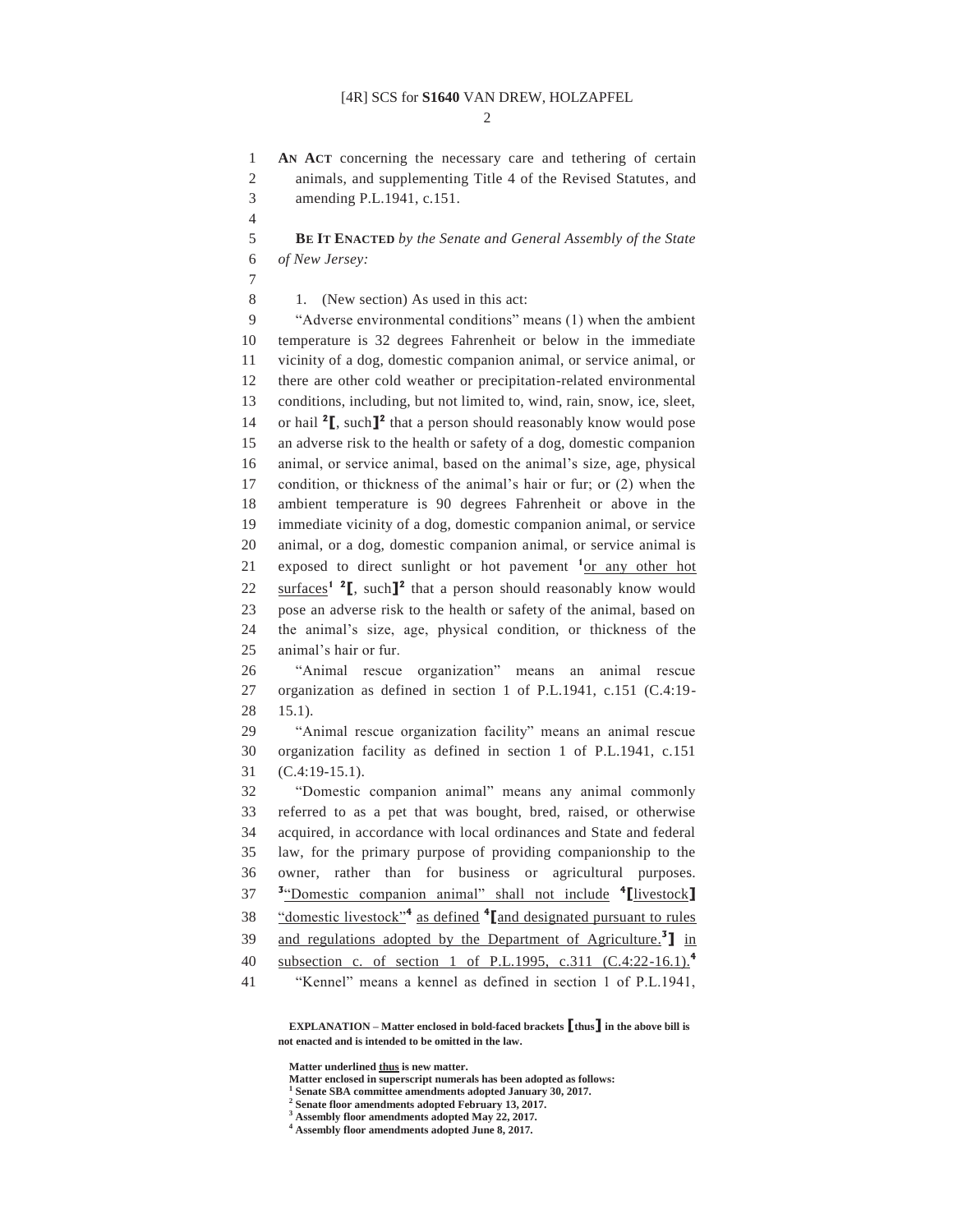3

1 c.151 (C.4:19-15.1) and licensed pursuant to section 8 of P.L.1941,

2 c.151 (C.4:19-15.8).

3 "Pet shop" means a pet shop as defined in section 1 of P.L.1941,

4 c.151 (C.4:19-15.1) and licensed pursuant to section 8 of P.L.1941, 5 c.151 (C.4:19-15.8).

6 "Pound" means a pound as defined in section 1 of P.L.1941,

7 c.151 (C.4:19-15.1) and licensed pursuant to section 8 of P.L.1941, 8 c.151 (C.4:19-15.8).

9 "Proper shelter" means a structure or other type of protection 10 that conforms to the standards and requirements set forth in section 11 5 of this act, but shall not mean a shelter  $\binom{1}{0}$  as<sup>1</sup> defined 12 elsewhere in this section.

13 "Service animal" means a service animal or a guide dog as 14 defined in subsection e. of section 1 of P.L.2013, c.205 (C.2C:29- 15 3.2), or an animal used for any therapeutic purpose.

16 "Shelter" means a shelter as defined in section 1 of P.L.1941, 17 c.151 (C.4:19-15.1) and licensed pursuant to section 8 of P.L.1941, 18 c.151 (C.4:19-15.8).

19 "Tether" means to fasten a dog with a cable, chain, rope, or other 20 similar object to a stationary object, including, but not limited to, a 21 doghouse, tree, stake, pole, fence, or wall, or to a device that is 22 mobile including, but not limited to, a trolley or pulley, in order to 23 restrict the dog's movement. "Tether" also means the cable, chain, 24 rope, or other similar object used to fasten a dog, as applicable.

<sup>25</sup> *Constitution Construction 1*  $\alpha$  is not outdoors in the immediate 26 presence of  $\mathbf{I}$  that<sup>1</sup> the dog, domestic companion animal, or service 27 animal  $\text{I}\left[\text{that}\right]$ <sup>1</sup> is outdoors  $\text{I}\left[\text{I}\right]$ , or that  $\text{I}\left[\text{and}^1\right]$  a person is not  $\text{I}\left[\text{In the}\right]$ 28 immediate presence of **]** also outdoors with the animal, or that<sup>1</sup> the 29 dog, domestic companion animal, or service animal <sup>1</sup>[that]<sup>1</sup> is 30 indoors <sup>1</sup> and a person is not also indoors with the animal<sup>1</sup>.

31

32 2. (New section) a. Except as provided in subsections b. and 33 c. of this section, it is unlawful to expose any dog, domestic 34 companion animal, or service animal to adverse environmental 35 conditions for more than 30 minutes, unless the animal has 36 continuous access to proper shelter, as set forth in section 5 of this 37 act.

38 b. When State or local officials issue an order of evacuation 39 due to weather or other emergency conditions, an owner or other 40 person with custody or control of a dog, domestic companion 41 animal, or service animal shall make every effort to evacuate with 42 the animal, and shall not leave the animal indoors or outdoors while 43 unattended and tethered. If evacuation with the owner or other 44 person with custody or control of the dog, domestic companion 45 animal, or service animal is not an option, the owner or other person 46 with custody or control of the animal shall make every effort to:

47 (1) deliver the animal to a safe haven not impacted by the 48 emergency, which may include, but is not limited to, a licensed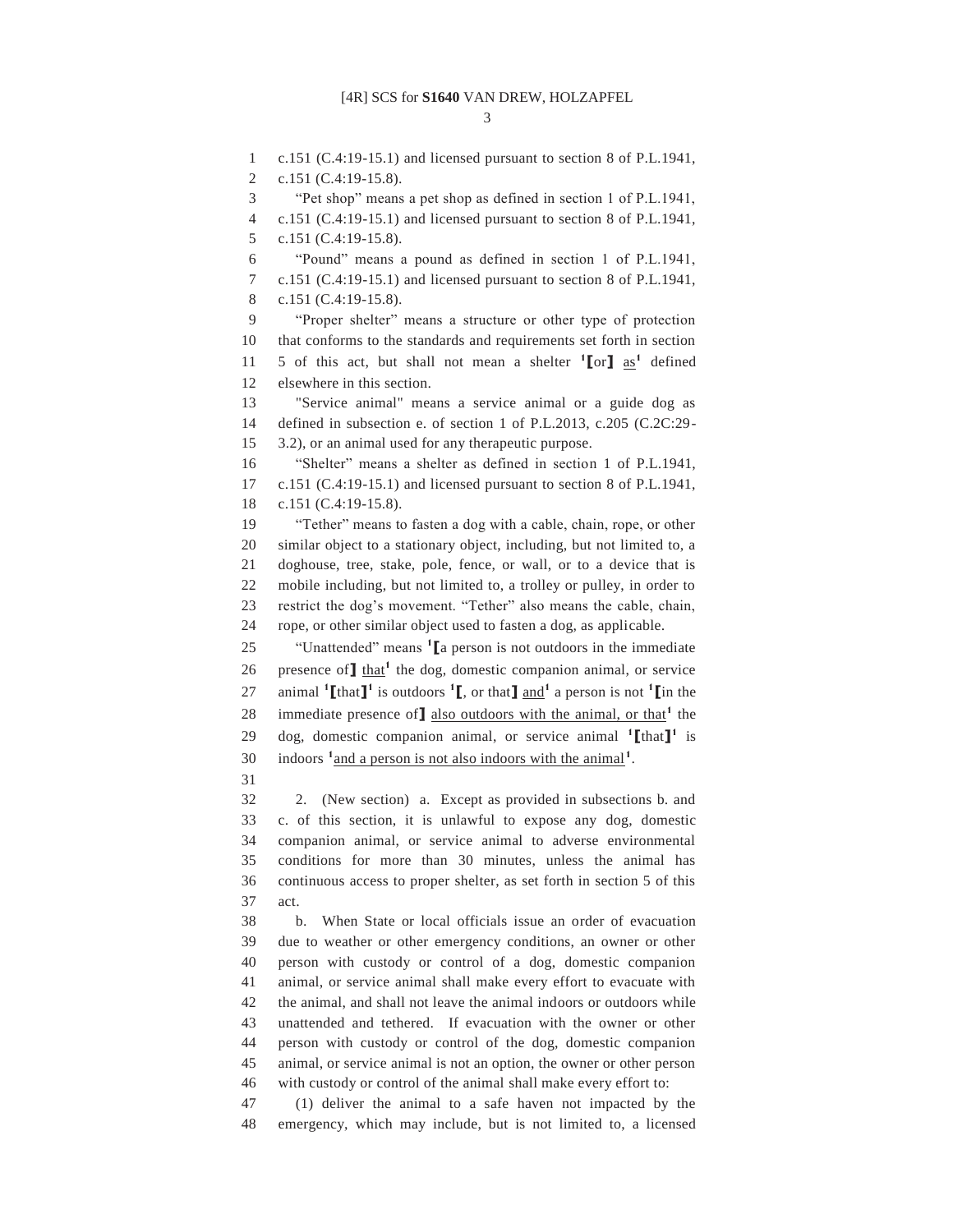4

1 kennel, shelter, or pound, temporary animal shelter established for

2 the purposes of the emergency, the residence of a friend, relative, or

3 other caregiver, or other suitable facility capable of ensuring the

4 animal's safety; or

5 (2) secure the animal in an indoor area that is clear of hazards 6 and is as protective of the dog, domestic companion animal, or 7 service animal as possible under the circumstances, and alert local 8 emergency responders to the animal's location.

9 c. The requirements of subsection a. of this section shall not 10 apply to a dog, domestic companion animal, or service animal if  $11$   $\frac{1}{2}$  any person, including<sup>1</sup> the animal's owner or person with custody 12 or control of the animal:

13 (1) is in the presence of the animal and exposed to the same 14 adverse environmental conditions as the animal at all times that the 15 animal is exposed to these adverse environmental conditions; and

16 (2) can see the animal at all times while the animal is exposed to 17 the adverse environmental conditions, unless the <sup>1</sup> [animal's owner 18 or person with custody or control of the animal<sup>1</sup> person<sup>1</sup> is blind or

19 visually impaired so that the person cannot see the animal due to the

20 blindness or visual impairment, in which case the <sup>1</sup> [owner or other

21 person with custody or control of the animal<sup>1</sup> person<sup>1</sup> shall remain

22 immediately adjacent to the animal at all times while the animal and

the **<sup>1</sup>** 23 **[**animal's owner or person with custody or control of the

24 animal<sup>1</sup> person<sup>1</sup> are exposed to the adverse environmental 25 conditions.

26 As used in this subsection, "blind" means a person whose vision 27 in the person's better eye with proper correction does not exceed 28 20/200 or who has a field defect in the person's better eye with 29 proper correction which contracts the peripheral field so that the 30 diameter of the visual field subtends an angle no greater than 20 31 degrees; and "visually impaired" means having a condition in which 32 a person has a corrected visual acuity not exceeding 20/70, but not 33 less than 20/200, in the person's better eye, or in which the 34 peripheral field of the person's vision has contracted so that the 35 diameter of the visual field subtends an angle no greater than 40 36 degrees but no less than 20 degrees.

37 d. The requirements of subsections a. and b. of this section 38 shall not apply to any cat living outside with no apparent owner, 39 commonly referred to as, or considered to be, a feral cat.

40 e. (1) The owner of a dog, domestic companion animal, or 41 service animal shall be liable for a violation of subsection a. of this 42 section that occurs on any property belonging to the owner or on 43 which the owner resides at the time of the violation, regardless of 44 whether the owner is present when the violation occurs.

45 (2) The person with custody or control of a dog, domestic 46 companion animal, or service animal who is not the owner of the 47 animal shall be liable for a violation of subsection a. of this section 48 that occurs on any property belonging to the person with custody or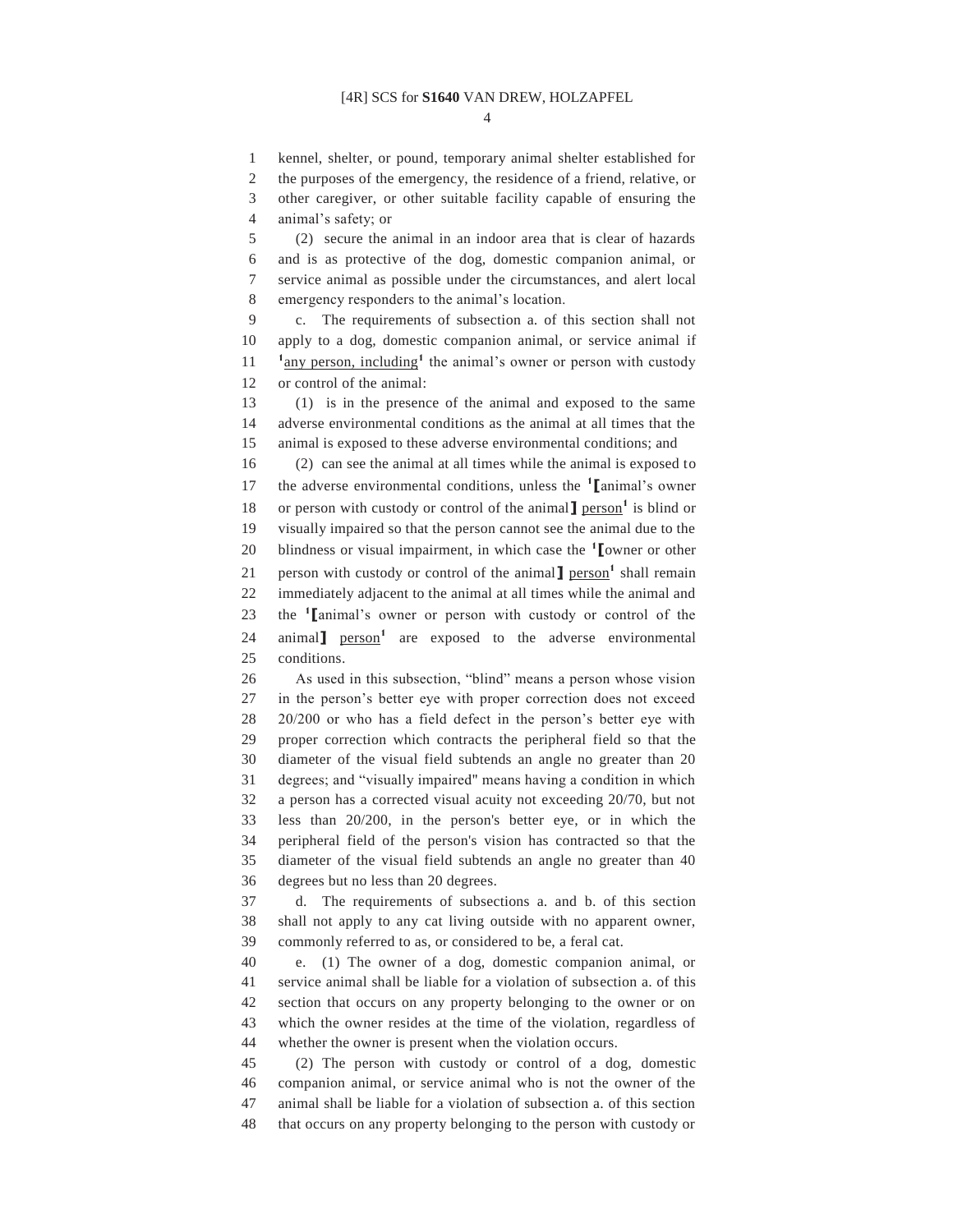5

1 control of the animal or on which the person with custody or control 2 of the animal resides at the time of the violation, regardless of 3 whether the person is present when the violation occurs. 4 5 3. (News section) a. It is unlawful for any person to cruelly 6 restrain a dog. 7 b. A person cruelly restrains a dog if the person tethers a dog: 8 (1) which is a nursing female, or which is less than four months 9 old; 10 (2) outdoors between the hours of 11 p.m. and 5 a.m., but this 11 paragraph shall not take effect until 18 months after the date on 12 which this act takes effect; 13 (3) in an unoccupied building or upon vacant property; 14 (4) in a manner that does not permit the dog continuous access to 15 water in a sanitary and liquid state whenever the dog is tethered for 16 more than 30 minutes; 17 (5) in a manner that exposes the dog to adverse environmental 18 conditions for more than 30 minutes; 19 (6) by means of a choke collar, prong collar, head harness, or any 20 other type of collar, harness, or similar device other than a properly 21 fitted body harness or buckle-type collar; 22 (7) by using a chain with metal links that are more than one-23 quarter of an inch thick, or a tether, collar, or harness to which a 24 weight is attached; 25 (8) with a tether on which more than one dog is restrained; 26 (9) with a tether that is less than 15 feet in length or which does 27 not permit the dog to walk at least 15 feet in any one direction; or 28 (10) with a tether that permits the dog to reach another dog or an 29 object or location that poses a risk of entanglement, strangulation, 30 drowning, or other harm to the health or safety of the dog, 31 including, but not limited to, another dog's tether or a window sill, 32 fence, wall, porch, terrace railing, vehicle, tree, pole, pool, or public 33 road or highway. 34 c. Paragraphs (2), (9), and (10) of subsection b. of this section 35 shall not apply if  $\frac{1}{2}$  any person, including<sup>1</sup> the dog's owner or the 36 person with custody or control of the dog: 37 (1) is in the presence of the dog at all times while the dog is 38 tethered, whether indoors or outdoors; and 39 (2) can see the dog at all times while the dog is tethered, unless the **<sup>1</sup>** 40 **[**dog's owner or the person with custody or control of the dog**]** 41 person<sup>1</sup> is blind or visually impaired so that the person cannot see 42 the dog due to the blindness or visual impairment, in which case the **1 [**owner or person with custody or control of the animal**]** person**<sup>1</sup>** 43 44 shall remain immediately adjacent to the dog at all times while the 45 dog is tethered. 46 As used in this subsection, "blind" means a person whose vision 47 in the person's better eye with proper correction does not exceed

48 20/200 or who has a field defect in the person's better eye with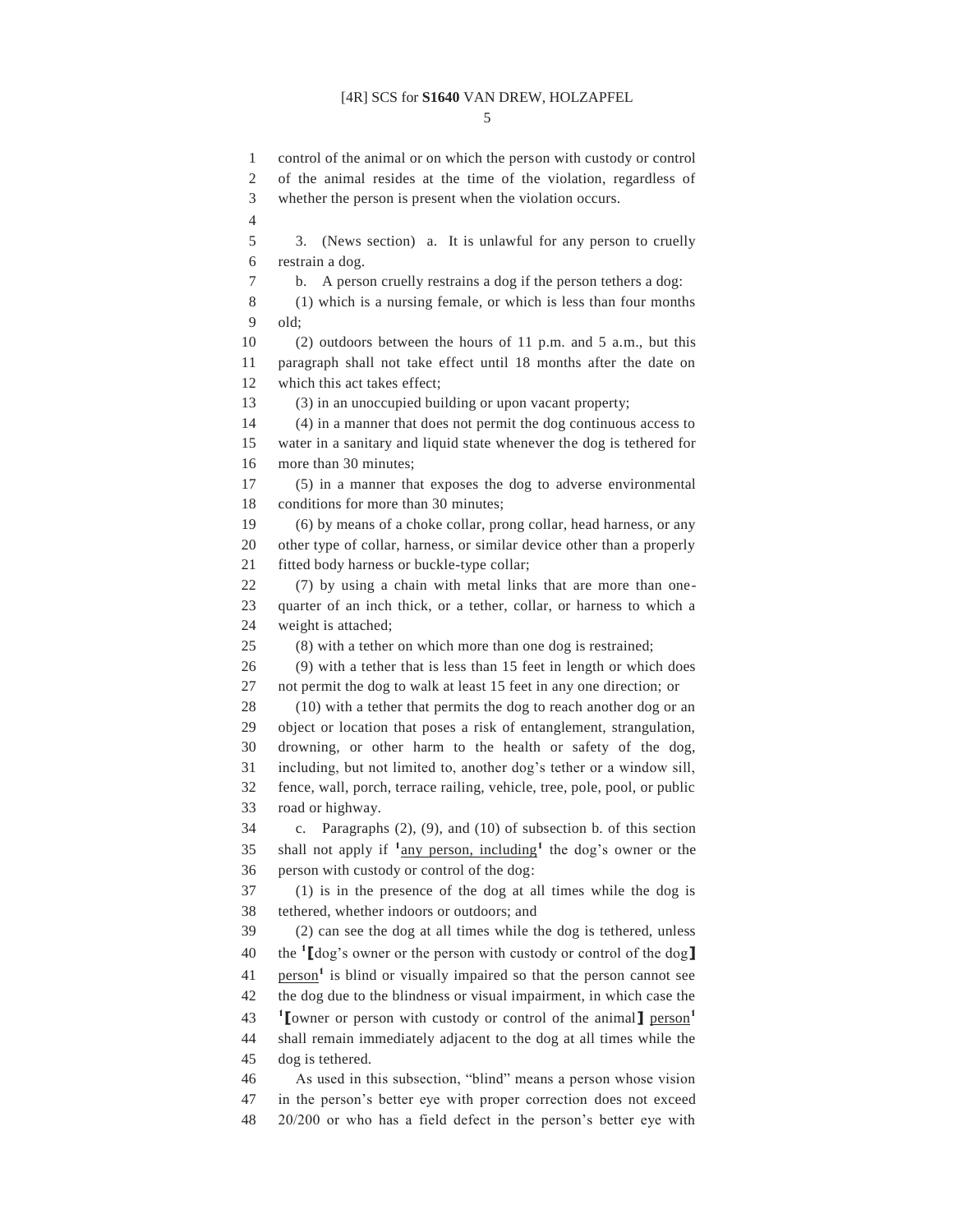6

1 proper correction which contracts the peripheral field so that the 2 diameter of the visual field subtends an angle no greater than 20 3 degrees; and "visually impaired" means having a condition in which 4 a person has a corrected visual acuity not exceeding 20/70, but not 5 less than 20/200, in the person's better eye, or in which the 6 peripheral field of the person's vision has contracted so that the 7 diameter of the visual field subtends an angle no greater than 40 8 degrees but no less than 20 degrees. 9 d. (1) The owner of a dog <sup>1</sup><sub>L</sub>, domestic companion animal, or 10 service animal<sup>1</sup> shall be liable for a violation of subsections a. and 11 b. of this section that occurs on any property belonging to the owner 12 or on which the owner resides at the time of the violation, 13 regardless of whether the owner is present when the violation 14 occurs. (2) The person with custody or control of a dog  $\mathbf{1}$ , domestic 16 companion animal, or service animal  $\mathbb{I}^1$  who is not the owner of the **17 ign**  $\text{I}$  animal  $\text{I}$   $\text{d}$   $\text{o}$ **g**<sup>1</sup> shall be liable for a violation of subsections a. and 18 b. of this section that occurs on any property belonging to the 19 person with custody or control of the  $\text{1}$  animal  $\text{1}$  dog<sup>1</sup> or on which 20 the person with custody or control of the  $\text{1}$  animal  $\text{1}$  dog<sup>1</sup> resides at 21 the time of the violation, regardless of whether the person is present 22 when the violation occurs. 23  $\frac{1}{3}$  Paragraph (9) of subsection b. of this section shall not apply if the dog is indoors and a person is indoors with the dog.**<sup>1</sup>** 24 25 26 4. (New section) a. It is unlawful to confine a dog, domestic 27 companion animal, or service animal in any structure, room, area, 28 or container that does not comply with the standards and 29 requirements of proper shelter as set forth in section 5 of this act, 30 except as provided in subsections b. and c. of this section. 31 b. (1) Notwithstanding the requirements of paragraph (1) of 32 subsection a. of section 5 of this act, a person may confine a dog, 33 domestic companion animal, or service animal temporarily in an 34 animal carrier or crate for the purposes enumerated in paragraph (2) 35 of this subsection, provided that (a) during transport, the animal is 36 at all times inside the vehicle being used for transport; and (b) 37 during confinement in the animal carrier or crate, the <sup>1</sup><sub>top of the</sub><sup>1</sup> 38 head of the dog, domestic companion animal, or service animal 39 cannot touch the ceiling of the animal carrier or crate when the animal is in a normal **<sup>3</sup> [**sitting**]** standing**<sup>3</sup> <sup>1</sup> [**or standing**]1** 40 position 41 in the animal carrier or crate, and the dog, domestic companion 42 animal, or service animal can easily turn around in a full circle and 43 lie down on its side  $2$  with limbs outstretched  $\mathbf{I}^2$  in the animal 44 carrier or crate. 45 (2) A person may confine a dog, domestic companion animal, or 46 service animal temporarily in an animal carrier or crate for the 47 purpose of (a) transport; (b) any exhibition, show, contest, or other

48 temporary event at which the skill, breeding, or stamina of the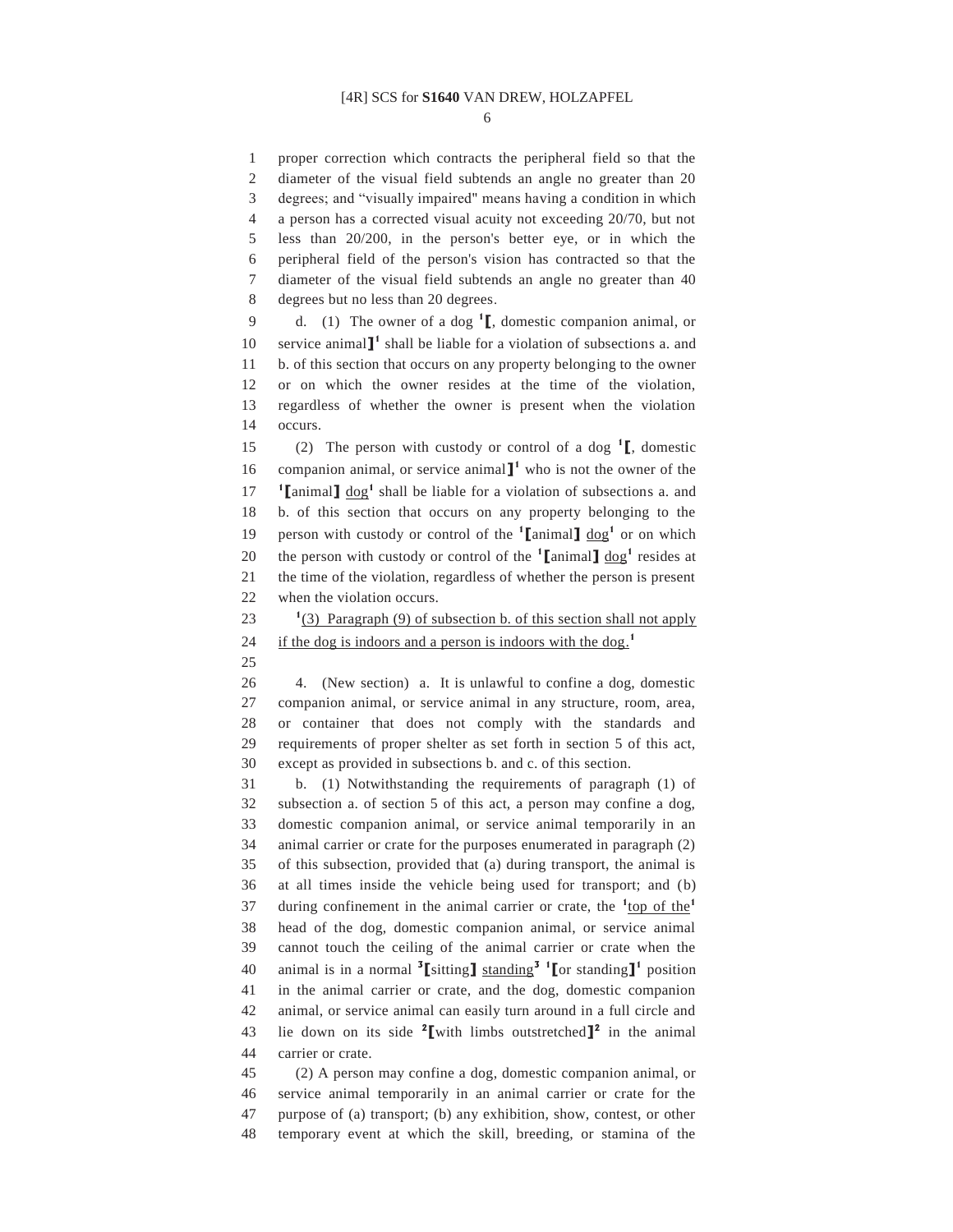7

1 animal is judged or examined; or (c) in the case of a dog, any 2 exhibition, class, training session, or other temporary event at which 3 the dog is used, or is being trained, to hunt wildlife in a lawful 4 manner.  $1\frac{1}{3}$  Notwithstanding the requirements of paragraph (1) of 6 subsection a. of section 5 of this act with regard to access to water, 7 a person may confine a dog, domestic companion animal, or service 8 animal without providing access to water at all times if the animal is 9 confined indoors and in the primary living space of the residence of 10 the owner or other person with custody  $2$  [and ] or  $2$  control of the 11 animal.<sup>1</sup> 12 (1) The owner of a dog, domestic companion animal, or 13 service animal shall be liable for a violation of subsection a. or b. of 14 this section, as the case may be, that occurs on or in any property 15 belonging to the owner or on which the owner resides or in any 16 vehicle belonging to the owner at the time of the violation, 17 regardless of whether the owner is present when the violation 18 occurs. 19 (2) The person with custody or control of a dog, domestic 20 companion animal, or service animal who is not the owner of the 21 animal shall be liable for a violation of subsection a. or b. of this 22 section, as the case may be, that occurs on or in any property 23 belonging to the person with custody or control of the animal or on 24 which the person with custody or control of the animal resides or in 25 any vehicle belonging to the person with custody or control of the 26 animal at the time of the violation, regardless of whether the person 27 is present when the violation occurs. 28 d.<sup>4</sup> Subsection a. of this section shall not apply to: 29 (1) a facility maintained and used in connection with the 30 practice of veterinary medicine pursuant to R.S.45:16-1 et seq.; or 31 (2) a licensed kennel, pet shop, shelter, or pound subject to the 32 rules and regulations adopted pursuant to section 14 of P.L.1941, 33 c.151 (C.4:19-15.14) pertaining to the sanitary conduct and 34 operation of kennels, pet shops, shelters, and pounds, which is 35 operating in compliance with those rules and regulations. 36 37 5. (New section) a. Proper shelter for a dog, domestic 38 companion animal, or service animal shall be a structure or other 39 type of protection that meets, at a minimum, the following 40 standards and requirements: 41 (1) It provides at all times (a) adequate ventilation to allow the 42 dog, domestic companion animal, or service animal to remain dry 43 and maintain a normal body temperature, (b) access to water in a 44 sanitary and liquid state, (c) exposure to natural or artificial light 45 according to a regular cycle of day and night, (d) sufficient space so 46 that the dog, domestic companion animal, or service animal can 47 easily turn around in a full circle and lie down on the animal's side 48 with limbs outstretched, and (e)  $\binom{1}{k}$  least three inches of empty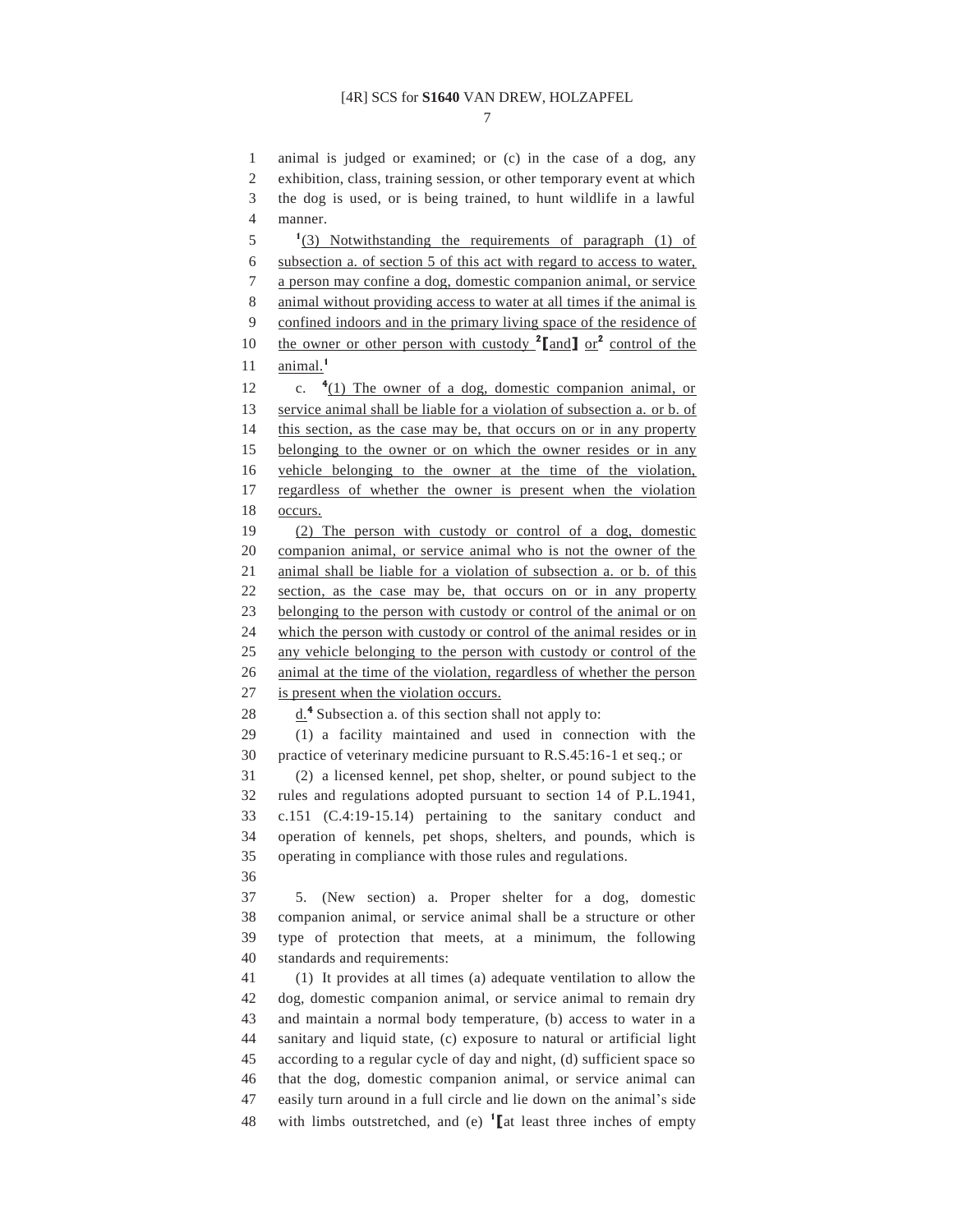8

1 space above the head of the dog, domestic companion animal, or 2 service animal<sup>1</sup> when the animal is in a normal sitting <sup>1</sup> [or 3 standing<sup>1</sup> position in the proper shelter  $\frac{1}{2}$ , the top of the head of the

4 animal cannot touch the ceiling of the proper shelter<sup>1</sup>;

5 (2) It is maintained in a manner to minimize the accumulation of 6 any waste, other debris, precipitation, or other moisture inside, 7 surrounding, and underneath any area or structure providing proper 8 shelter, and to provide reasonable protection from flooding;

9 (3) It is soundly constructed to prevent the sagging or collapse 10 of any part of the structure or protection, and is maintained in good 11 repair with no exposed sharp points or edges;

12 (4) It remains in an upright position at all times;

13 (5) In the event of adverse environmental conditions as set forth 14 in paragraph (1) of the definition of that term in section 1 of this 15 act, it is an enclosed structure that has (a) a solid roof, solid walls 16 with a single opening no larger than necessary to allow the dog, 17 domestic companion animal, or service animal to comfortably enter 18 and exit the structure, and a floor that is not the ground, and (b) 19 insulation, dry bedding, and a windbreak at the entrance that are 20 sufficient to keep the dog, domestic companion animal, or service 21 animal dry and maintain the animal's normal body temperature; and 22 (6) In the event of adverse environmental conditions as set forth 23 in paragraph (2) of the definition of that term in section 1 of this 24 act, it provides the dog, domestic companion animal, or service 25 animal with adequate shade <sup>1</sup><sub>or other cooling area<sup>1</sup> by natural or</sub> 26 artificial means to allow the animal to maintain a normal body 27 temperature.

28 b. Any part of the residence of an owner, or other person with 29 custody or control, of a dog, domestic companion animal, or service 30 animal shall be proper shelter for a dog, domestic companion 31 animal, or service animal, provided that the part of the residence, 32 and the use thereof, are in compliance with the requirements for 33 proper shelter set forth in this section.

34 c. Proper shelter for a dog, domestic companion animal, or 35 service animal shall not include:

36 (1) a crawl space under a building or a part of a building, such 37 as under steps, a deck, or a stoop;

38 (2) the space under a vehicle;

39 (3) the inside of a vehicle if the dog, domestic companion 40 animal, or service animal is kept in the vehicle in a manner or for a 41 length of time that a person should reasonably know poses an 42 adverse risk to the health or safety of the animal; or

43 (4) any structure or protection (a) made from pressure-treated 44 wood <sup>1</sup> which contains the chemicals arsenic or chromium<sup>1</sup>, (b) with 45 a floor consisting of wire or chain-link or having openings through 46 which the paw, hoof, or foot of a dog, domestic companion animal, 47 or service animal, as applicable, can pass, or (c) that is located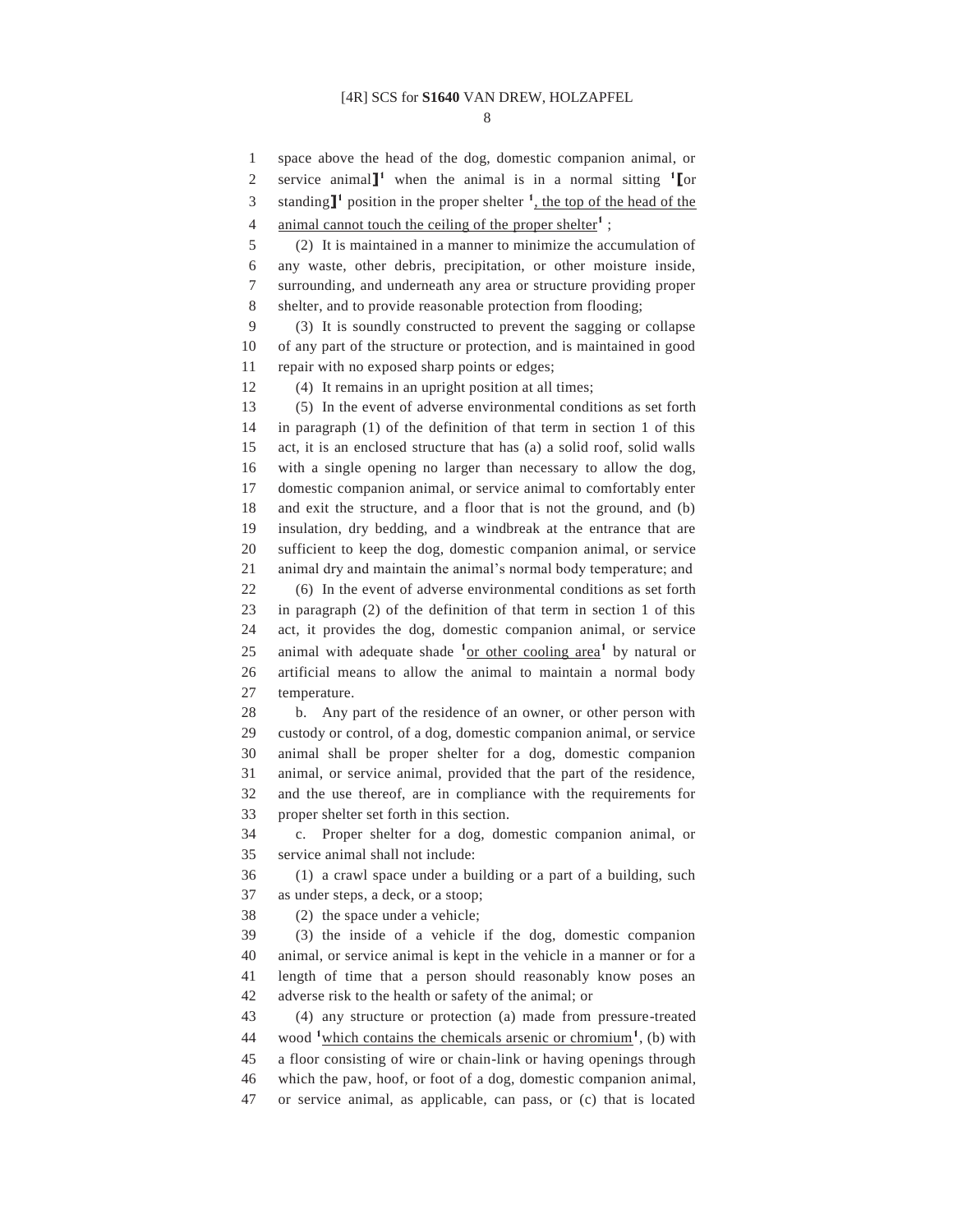$\Omega$ 

1 outdoors and is made from cardboard or other materials that are 2 easily degraded by the elements.

3

4 6. (New section) a. The Department of Health, in consultation 5 with the Attorney General, shall:

6 (1) provide to each municipality in writing sufficient copies of 7 (a) this act, R.S.4:22-17, and R.S.4:22-26; (b) a plain language 8 description of the provisions and requirements thereof; and (c) a 9 plain language description of how to comply with those provisions 10 and requirements; and

11 (2) post on its website the materials enumerated in paragraph (1) 12 of this subsection.

13 b. Each municipality shall:

14 (1) provide the materials enumerated in and provided pursuant to 15 subsection a. of this section, along with any other information

16 deemed relevant by the municipality, to each person obtaining a 17 license for a dog at the time of licensing; and

18 (2) post on its website the materials enumerated in and provided 19 pursuant to subsection a. of this section.

20 The municipality may pay any cost incurred by complying with 21 the requirements of this subsection with fees forwarded to the 22 treasurer of the municipality pursuant to section 11 of P.L.1941, 23 c.151 (C.4:19-15.11).

24

25 7. (New section) a. Upon a showing of probable cause that 26 there has been a violation of this act and submission of  $\mathbf{1}$  **[a** written 27 attestation that, pursuant to subsection f. of this section, a correction 28 warning was previously issued but not complied with or no 29 correction warning was required **]** proof of issuance of a summons<sup>1</sup>, 30 a court of competent jurisdiction  $\text{1}$  [shall]  $\text{may}^1$  issue, upon request, **1 [a** warrant**]** an order<sup>1</sup> to any humane law enforcement officer or 32 agent of the New Jersey Society for the Prevention of Cruelty to 33 Animals or county society for the prevention of cruelty to animals, 34 certified animal control officer, or other State or local law 35 enforcement officer to enter onto the private property where a dog, 36 domestic companion animal, or service animal is located and take 37 physical custody of the animal.

38 b. Notwithstanding the provisions of subsection a. of this 39 section, or any other law, or any rule or regulation adopted pursuant 40 thereto, to the contrary, any humane law enforcement officer or 41 agent of the New Jersey Society for the Prevention of Cruelty to 42 Animals or county society for the prevention of cruelty to animals, 43 certified animal control officer, or other State or local law 44 enforcement officer may immediately enter onto private property 45 where a dog, domestic companion animal, or service animal is 46 located and take physical custody of the animal, if the officer or 47 agent has reasonable suspicion to believe that the animal is at risk 48 of imminent harm due to a violation of this act.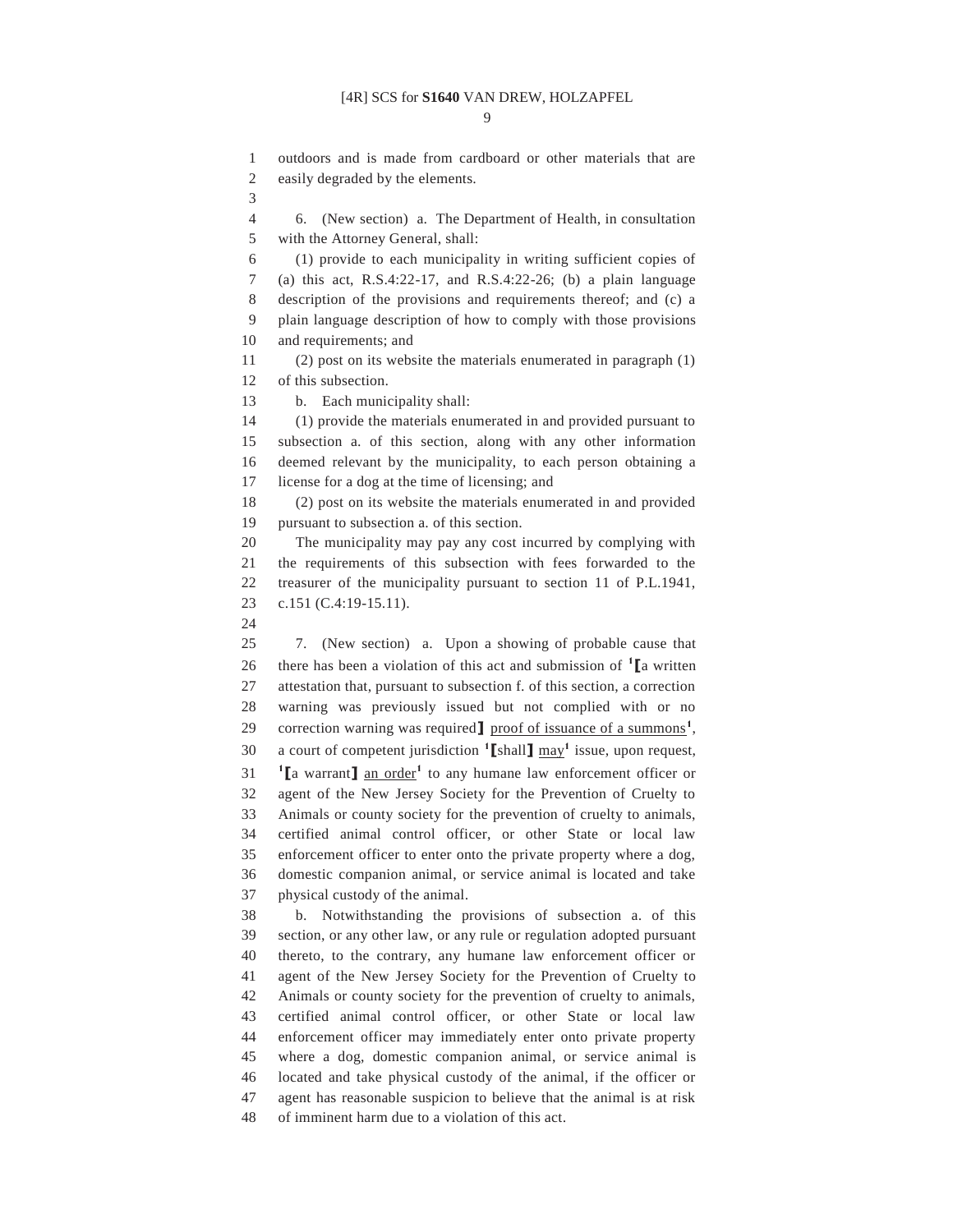10

1 c. Upon taking physical custody of a dog, domestic companion 2 animal, or service animal pursuant to subsection a. or b. of this 3 section, the person taking physical custody of the animal shall: (1) 4 post immediately, in a conspicuous place at the location from which 5 the dog, domestic companion animal, or service animal was taken, 6 the notice required pursuant to subsection d. of this section to the 7 owner or person with custody or control of the dog, domestic 8 companion animal, or service animal; and (2) send by registered **1[**,**]** or<sup>1</sup> certified <sup>1</sup>**[**, or**]** mail and by<sup>1</sup> ordinary mail the notice 10 described in subsection d. of this section to the address of the 11 location from which the dog, domestic companion animal, or 12 service animal was taken into physical custody.

13 d. The notice required pursuant to subsection c. of this section 14 shall: (1) provide a description of the dog, domestic companion 15 animal, or service animal; (2) state that the dog, domestic 16 companion animal, or service animal may be euthanized upon a 17 veterinarian's written determination of medical necessity as 18 required by subsection e. of this section; (3) state the statutory 19 authority and reason for taking custody of the dog, domestic 20 companion animal, or service animal; and (4) provide contact 21 information, including at least the name of any applicable office or 22 entity, the name of a person at that office or entity, and a telephone 23 number for the owner or person with custody or control of the dog, 24 domestic companion animal, or service animal to obtain 25 information concerning the animal, the alleged violation, and where 26 the animal is impounded.

27 e. A dog, domestic companion animal, or service animal taken 28 into physical custody pursuant to subsection a. or b. of this section 29 shall be placed in a licensed shelter, pound, or kennel operating as a 30 shelter or pound to ensure the humane care and treatment of the 31 animal. If, after the dog, domestic companion animal, or service 32 animal has been taken into physical custody, a licensed veterinarian 33 makes a written determination that the animal is in intractable and 34 extreme pain and beyond any reasonable hope of recovery with 35 reasonable veterinary medical treatment, the animal may be 36 euthanized. At any time while the licensed shelter, pound, or kennel operating as a shelter or pound has custody **<sup>2</sup> [**and**]** or**<sup>2</sup>** 37 38 control of the dog, domestic companion animal, or service animal, it 39 may place the animal in an animal rescue organization facility or a 40 foster home if it determines the placement is in the best interest of 41 the animal.

 f. **<sup>1</sup>** 42 **[**No person shall be cited for a violation of this act unless 43 that person has first been issued a correction warning. A correction 44 warning shall provide notice to the person that the person has seven 45 days to correct the violation and a description of the violation to be 46 corrected. No correction warning shall be required when a humane 47 law enforcement officer or agent of the New Jersey Society for the 48 Prevention of Cruelty to Animals or county society for the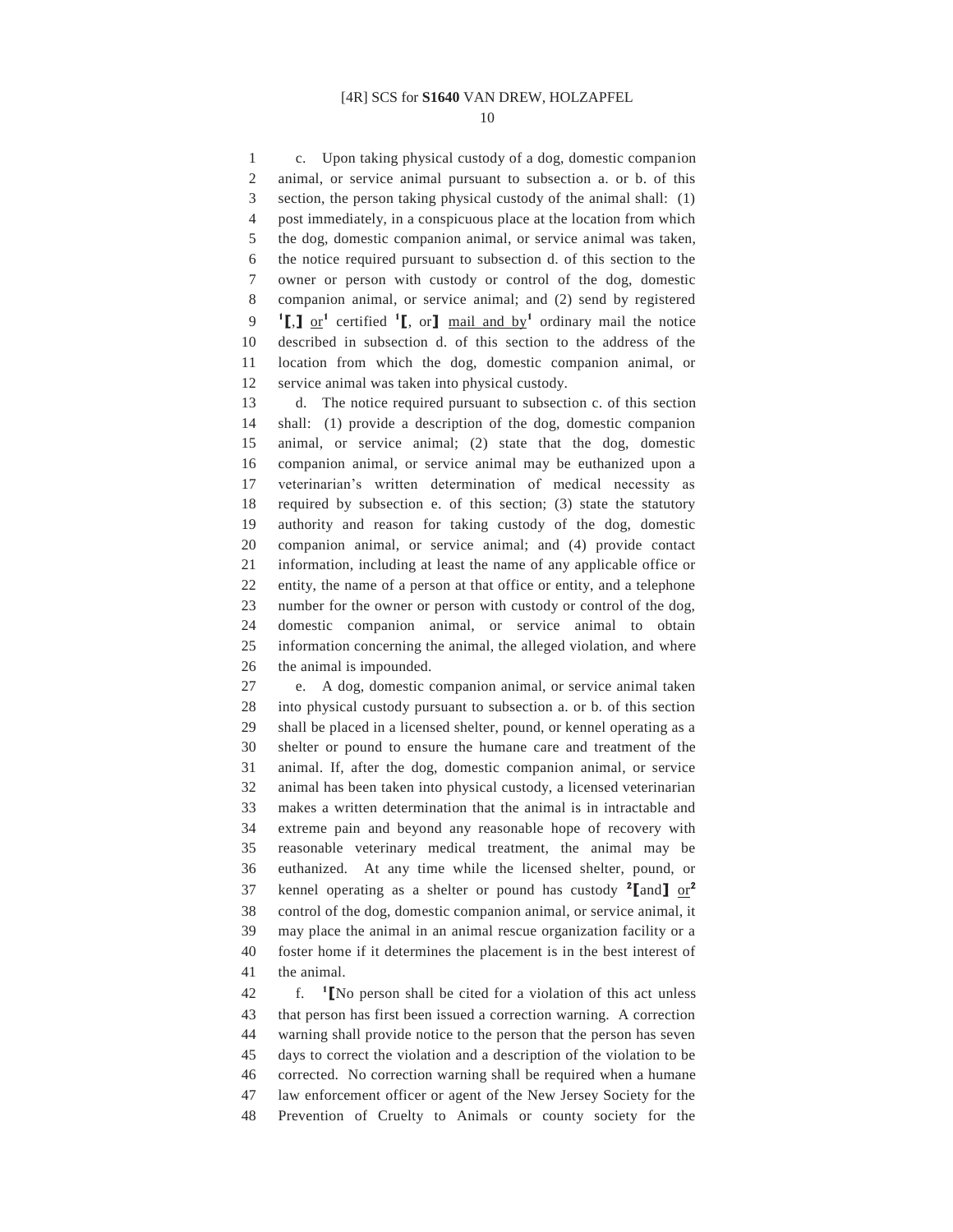11

1 prevention of cruelty to animals, certified animal control officer, or 2 other State or local law enforcement officer immediately seizes a 3 dog, domestic companion animal, or service animal pursuant to 4 subsection b. of this section.**]** A person shall be issued a correction 5 warning prior to being cited for a violation of this act unless the 6 dog, domestic companion animal, or service animal involved in the 7 violation was seized immediately pursuant to subsection b. of this 8 section.<sup>1</sup> A summons shall be served on the alleged violator as 9 soon as practicable if: 10 (1) after the seven days have elapsed from the date a correction 11 warning is issued, no correction has been made; 12  $\textbf{I}$   $\textbf{I}$   $(2)$  a correction warning for the violation was previously 13 issued but has not been complied with; or 14 (3)**]**; or  $(2)^1$  the dog, domestic companion animal, or service animal 16 involved in the violation was seized immediately pursuant to 17 subsection b. of this section. 18 If the alleged violator is not the owner of the dog, domestic 19 companion animal, or service animal, the person issuing the 20 correction warning or summons, as applicable, shall also notify the 21 owner of the animal of the violation and provide the owner with a 22 copy of the issued correction warning or summons, as applicable. 23 g. Any summons issued for a violation of this act shall contain: 24 (1) a description of the violation and statutory authority;  $\frac{1 \text{ and } 1}{2 \text{ and } 1}$ 25  $(2)$  <sup>1</sup> [the penalty for the violation;  $(3)$ <sup>1</sup> contact information identifying, at a minimum (a) the name 27 of the investigating agency or office  $\textbf{1}$ .  $\textbf{1}$ ,  $\textbf{1}$ ,  $\text{and}$   $\textbf{1}$  (b) the name of the 28 officer or agent issuing the summons or investigating the alleged 29 violation  $\mathbf{1}$   $\mathbf{I}$ ; and (c) a telephone number for the investigating 30 agency or office and the investigating officer or agent; 31 (4)**]**. 32 h. Any humane law enforcement officer or agent of the New 33 Jersey Society for the Prevention of Cruelty to Animals or county 34 society for the prevention of cruelty to animals, certified animal 35 control officer, or other State or local law enforcement officer 36 issuing a summons for a violation of this act shall also serve on the 37 alleged violator, with the summons, a written<sup>1</sup> notice of  $1$ .  $(1)^1$  the right to voluntarily forfeit ownership or custody of the 39 dog, domestic companion animal, or service animal; **1**  $\left[\frac{5}{2}\right]$  (2)<sup>1</sup> the action or actions required for compliance; **1** and 41 (6) a written  $\int (3) a^1$  demand for immediate compliance <sup>1</sup>. 42 h.**]**; and 43 (4) a telephone number for the investigating agency or office and 44 the investigating officer or agent.  $\frac{i}{\hbar}$  Any humane law enforcement officer or agent of the New 46 Jersey Society for the Prevention of Cruelty to Animals or county 47 society for the prevention of cruelty to animals, certified animal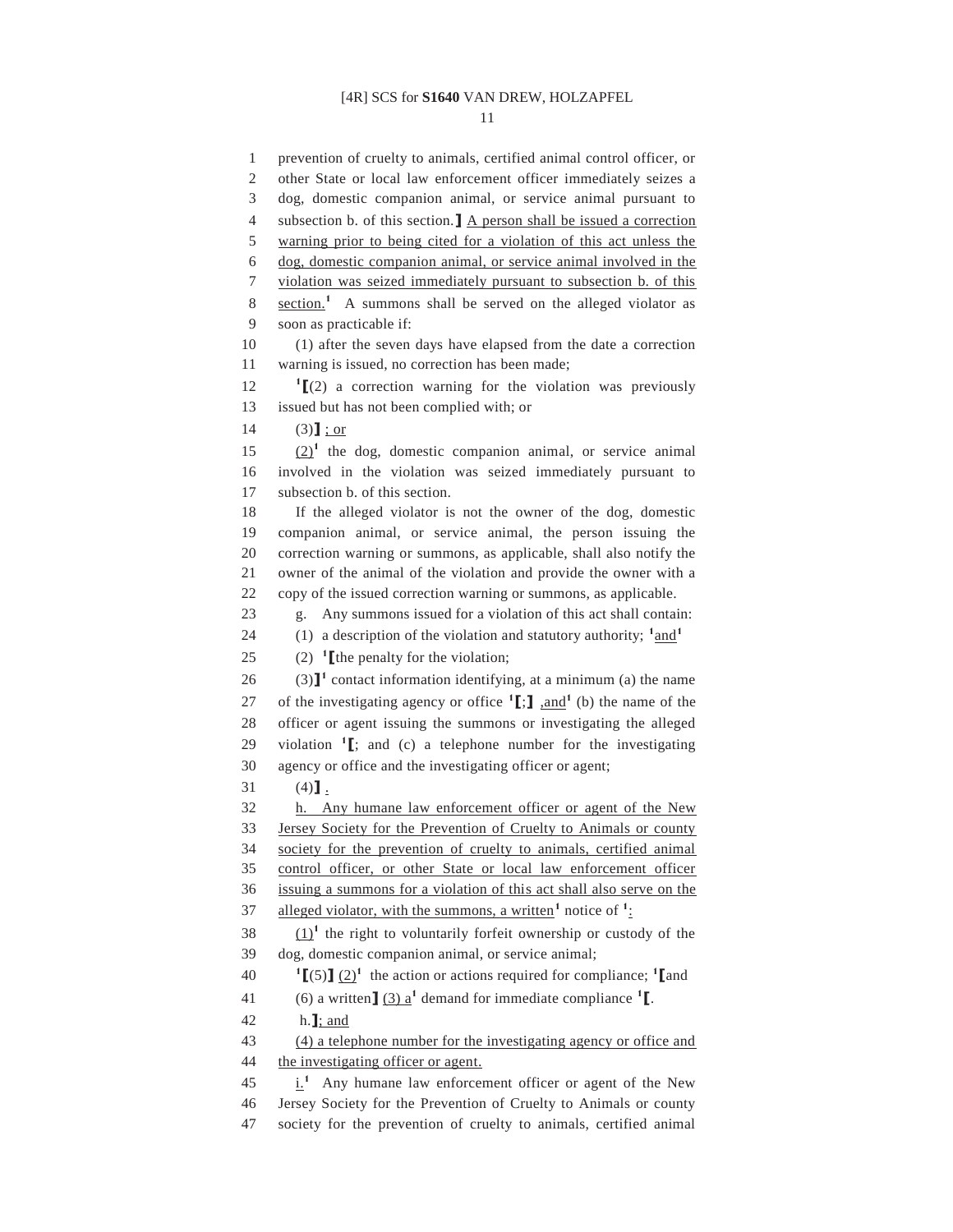12

1 control officer, or other State or local law enforcement officer may 2 petition a court of competent jurisdiction to have a dog, domestic 3 companion animal, or service animal confiscated, if not previously 4 seized, and forfeited upon the person being found guilty of, or liable 5 for, a violation of this act. Upon a finding that continued 6 possession of the dog, domestic companion animal, or service 7 animal by the owner or other person authorized to have custody or 8 control of the animal poses a threat to the health or safety of the 9 animal, the court shall order that the animal be forfeited, placed in 10 an animal rescue organization facility, shelter, pound, or kennel 11 operating as a shelter or pound, and made available for adoption. 12  $\textbf{I}$  **[i.]**  $\textbf{i}$  **A** person found guilty of, or liable for, a violation of 13 any provision of this act shall be responsible for, and pay, the 14 reasonable costs of caring for the dog, domestic companion animal, 15 or service animal from the date on which physical custody of the 16 animal was taken pursuant to this section until the date the animal is 17 surrendered, forfeited, returned, or euthanized, including, but not 18 limited to, the cost of transporting, sheltering, and feeding the 19 animal, the cost of providing the animal with necessary veterinary 20 care, and if the animal is euthanized, the cost of the euthanasia. 21 22 8. (New section) a. A violation of section 2, 4, or 5 of this act 23 shall constitute failure to provide necessary care pursuant to 24 R.S.4:22-17 and R.S.4:22-26, and a violator shall be subject to the 25 applicable penalties set forth in those sections. 26 b. A person who violates section 3 of this act shall be subject 27 to: 28 (1) for a first offense, at the discretion of the court, a fine of 29 \$100; and 30 (2) for a second offense, at the discretion of the court, a fine of 31 \$200. 32 For a third or subsequent offense, the offense shall constitute 33 failure to provide necessary care pursuant to R.S.4:22-17 and 34 R.S.4:22-26, and a violator shall be subject to the applicable 35 penalties set forth in those sections. 36 c. Beginning on the fourth day after the date of issuance of a 37 summons for a violation pursuant to section 7 of this act, each 30- 38 day period that the owner or other person with custody or control of 39 the dog, domestic companion animal, or service animal is still in 40 possession of the animal and fails to comply with the requirements 41 of this act shall constitute a separate offense. 42 d. A court may, in its discretion, waive or reduce the amount of 43 any fine imposed for any violation of this act upon the violator 44 demonstrating compliance with this act in the manner as may be 45 prescribed by the court. 46 47 9. (New section) No provision of this act, or any rule or 48 regulation adopted pursuant thereto, shall be construed or applied to 49 limit any protection afforded to any dog pursuant to Title 2C of the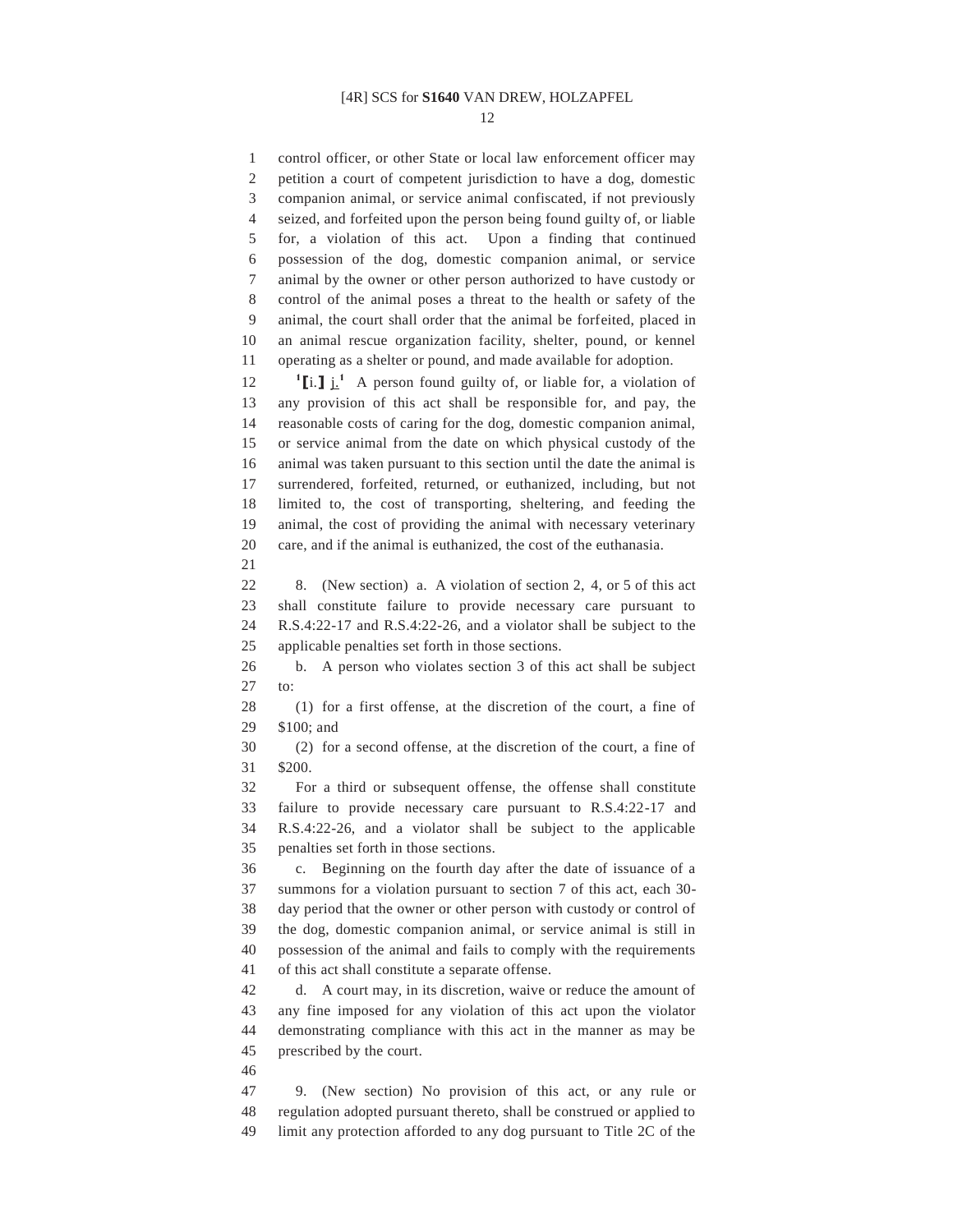13

1 New Jersey Statutes or any other provisions of Title 4 of the 2 Revised Statutes, any other federal or State law, or rule or 3 regulation adopted pursuant thereto, or any local ordinance, 4 resolution, rule, or regulation.

5

6 10. Section 11 of P.L.1941, c. 151 (C.4:19-15.11) is amended to 7 read as follows:

8 11. License fees and other moneys collected or received under 9 the provisions of sections 3, 8, 9 and 16 of **[**this act**]** P.L.1941, 10 c.151 (C.4:19-15.3, C.4:19-15.8, C.4:19-15.9, and C.4:19-15.16), 11 except registration tag fees, shall be forwarded to the treasurer of 12 the municipality within 30 days after collection or receipt and shall 13 be placed in a special account separate from any of the other 14 accounts of the municipality and shall be used for the following 15 purposes only **[**;**]**: for collecting, keeping and disposing of dogs 16 liable to seizure under **[**this act**]** P.L.1941, c.151 (C.4:19-15.1 et 17 seq.) or under local dog control ordinances; for local prevention and 18 control of rabies; for providing antirabic treatment under the 19 direction of the local board of health for any person known or 20 suspected to have been exposed to rabies **[**,**]**; for payment of 21 damage to or losses of poultry and domestic animals, except dogs 22 and cats, caused by a dog or dogs; for compliance with the 23 requirements of subsection b. of section 6 of P.L., c. (C.) 24 (pending before the Legislature as this bill); and for administering 25 the provisions of **[**this act**]** P.L.1941, c.151 (C.4:19-15.1 et seq.). 26 Any unexpended balance remaining in **[**such**]** the special account 27 shall be retained therein until the end of the third fiscal year 28 following and may be used for any of the purposes set forth in this 29 section. At the end of the **[**said**]** third fiscal year following, and at 30 the end of each fiscal year thereafter, there shall be transferred 31 from **[**such**]** the special account to the general funds of the 32 municipality any amount then in **[**such**]** the account which is in 33 excess of the total amount paid into **[**said**]** the special account 34 during the last **[**2**]** two fiscal years next preceding. 35 The registration tag fee for each dog shall be forwarded within

36 30 days after collection by the clerk or other official designated to 37 license dogs to the State Department of Health which department 38 shall forward **[**said**]** the sum to the State Treasurer who shall place 39 all such moneys in a special account for use only by the State 40 Department of Health in administering of **[**this act**]** P.L.1941, c.151 41 (C.4:19-15.1 et seq.) and for the prevention and control of rabies 42 throughout the State, and such account is hereby declared to be a 43 trust fund not subject to legislative appropriation. At the end of the 44 third fiscal year following the adoption of **[**this act**]** P.L.1941, 45 c.151 (C.4:19-15.1 et seq.) and at the end of each fiscal year 46 thereafter, there shall be withdrawn from this trust fund and 47 transferred to the general funds of the State any amount then in